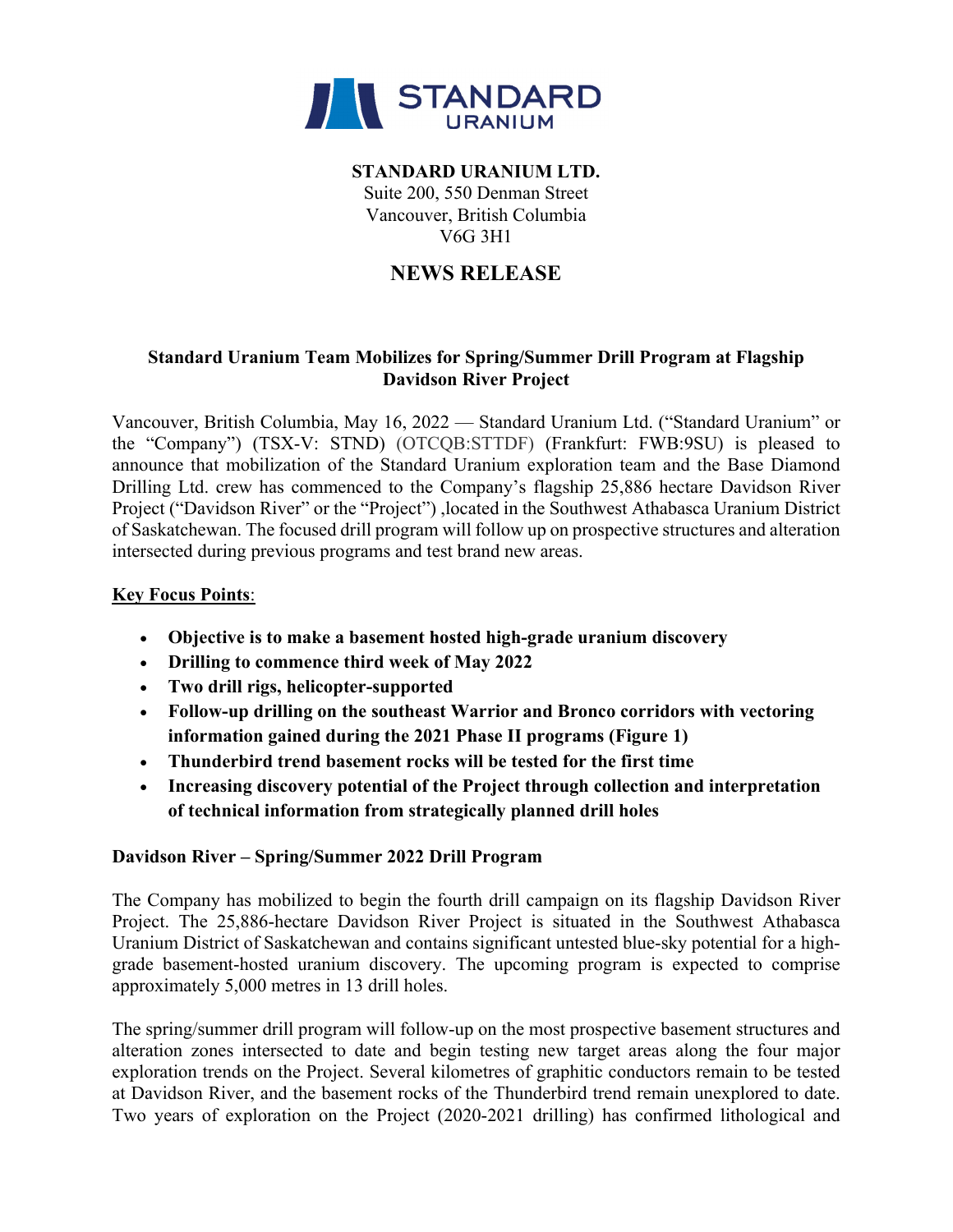

structural parallels between the uranium-fertile Patterson Lake corridor and the Davidson River conductive trends, bolstering the Company's confidence in continued exploration on the Project.

*Figure 1. Plan map highlighting summer Phase II 2021 drill holes warranting follow-up at Davidson River.* 

Jon Bey, CEO and Chairman commented:

"We look forward to beginning our fourth drill program at our flagship Davidson River Project. Our team of geologists are determined to demonstrate this season of drilling will be our best to date. Drill targeting will be focused on the southeast portions of the Bronco and Warrior conductors, and we will test the Thunderbird conductor for the first time. I am excited to see the drills turning again at our Davidson River Project, with the goal of proving to investors that patience will be rewarded."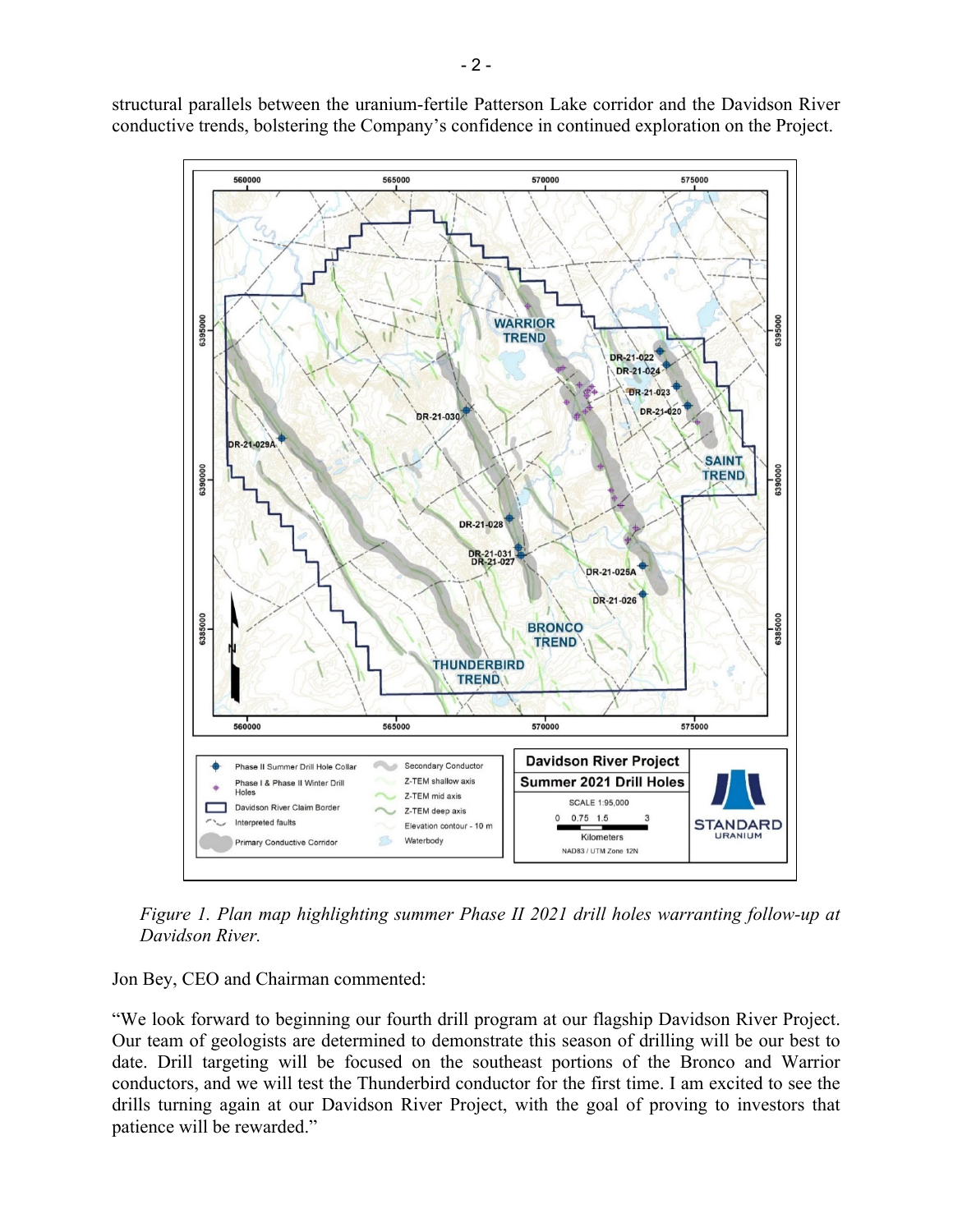The scientific and technical information contained in this news release has been reviewed and approved by Sean Hillacre, P.Geo., a "Qualified Person" as defined in NI 43-101.

## **About Standard Uranium (TSX-V: STND)**

## *We find the fuel to power a clean energy future*

Standard Uranium is a mineral resource exploration company based in Vancouver, British Columbia. Since its establishment, Standard Uranium has focused on the identification and development of prospective exploration stage uranium projects in the Athabasca Basin in Saskatchewan, Canada.

Standard Uranium's Davidson River Project, in the southwest part of the Athabasca Basin, Saskatchewan, is comprised of 21 mineral claims over 25,886 hectares. Davidson River is highly prospective for basement hosted uranium deposits yet remains relatively untested by drilling despite its location along trend from recent high-grade uranium discoveries. A copy of the NI 43- 101 technical report titled "Updated Technical Report on the Davidson River Property, Northwest Saskatchewan, Canada" with an effective date of March 16, 2020, that summarizes the exploration on Davidson River is available for review under Standard Uranium's SEDAR profile (www.sedar.com).

#### **For further information contact:**

Jon Bey, Chief Executive Officer, and Chairman 550 Denman Street, Suite 200 Vancouver, BC V6G 3H1 Tel: 1 (306) 850-6699 E-mail: info@standarduranium.ca

#### **Cautionary Statement Regarding Forward-Looking Statements**

*This news release contains "forward-looking statements" or "forward-looking information" (collectively, "forward-looking statements") within the meaning of applicable securities legislation. All statements, other than statements of historical fact, are forward-looking statements and are based on expectations, estimates and projections as of the date of this news release. Any statements that express or involve discussions with respect to predictions, expectations, beliefs, plans, projections, objectives, assumptions or future events or performance (often, but not always, identified by words or phrases such as "expects", "is expected", "anticipates", "believes", "plans", "projects", "estimates", "assumes", "intends", "strategy", "goals", "objectives", "forecasts", "budget", "schedule", "potential", "possible" or variations thereof or stating that certain actions, events, conditions or results "may", "could", "would", "should", "might" or "will" be taken, occur or be achieved, or the negative of any of these terms and similar expressions) are not statements of historical fact and may be forward-looking statements.* 

*Forward-looking statements include, but are not limited to, statements regarding: the timing and content of upcoming work programs; geological interpretations; timing of the Company's exploration programs; and estimates of market conditions.*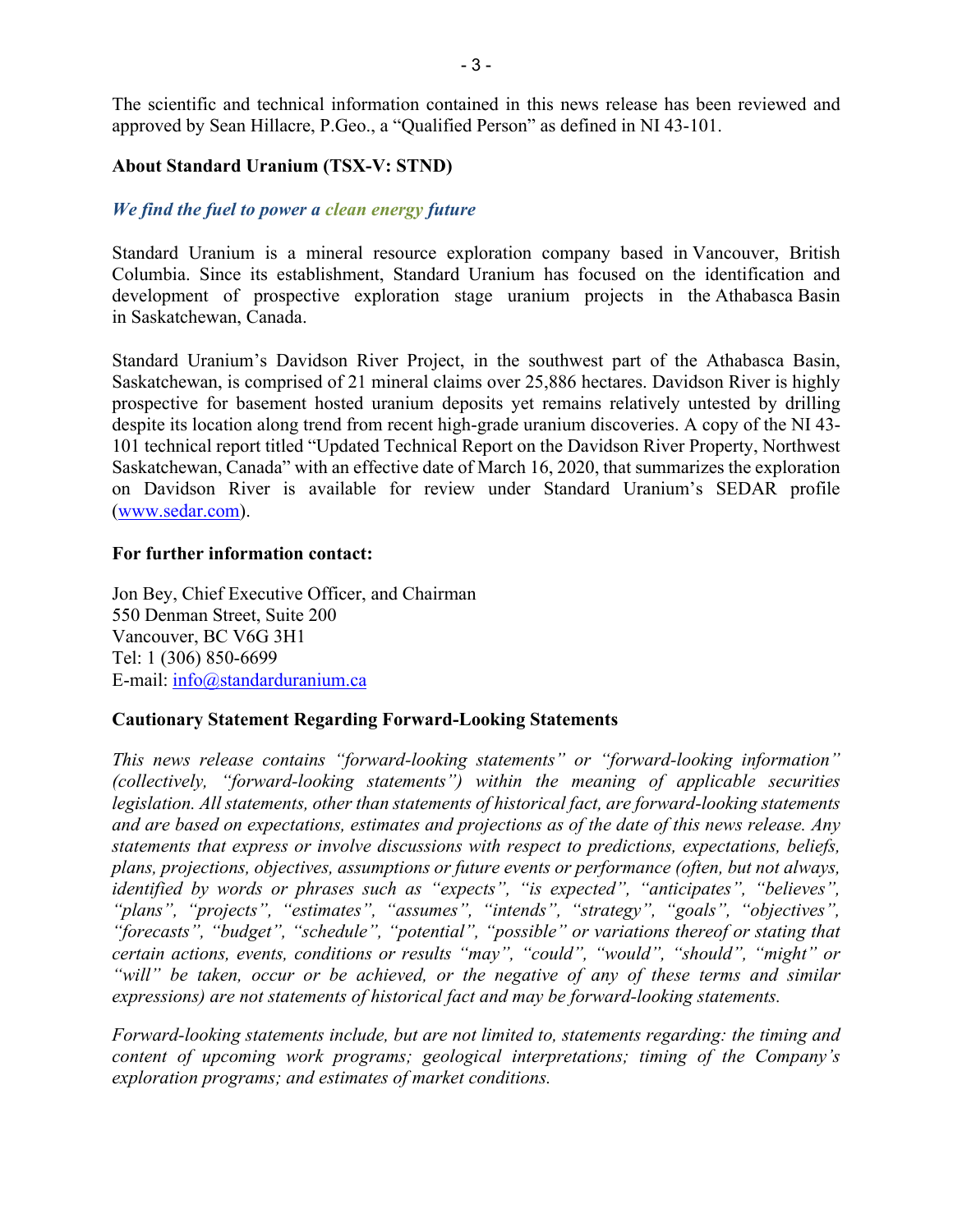*Forward-looking statements are subject to a variety of known and unknown risks, uncertainties and other factors that could cause actual events or results to differ from those expressed or implied by forward-looking statements contained herein. There can be no assurance that such statements will prove to be accurate, as actual results and future events could differ materially from those anticipated in such statements. Certain important factors that could cause actual results, performance or achievements to differ materially from those in the forward-looking statements include, among others: general economic conditions in Canada and globally; industry conditions; governmental regulation of the mining industry, including environmental regulation; geological, technical and drilling problems; unanticipated operating events; competition for and/or inability to retain drilling rigs and other services; the availability of capital on acceptable terms; the need to obtain required approvals from regulatory authorities; stock market volatility; volatility in market prices for commodities; liabilities inherent in the mining industry; the development of the COVID-19 global pandemic; changes in tax laws and incentive programs relating to the mining industry. This list is not exhaustive of the factors that may affect the Company's forward-looking statements. There may be other factors that could cause actual events or results to differ from those expressed or implied by forward-looking statements contained herein. See the section entitled "Risk and Uncertainties" in the Company's management discussion and analysis for the fiscal year ended April 30, 2021, dated August 19, 2021 for additional risk factors that could cause actual events or results to differ from those expressed or implied by forward-looking statements contained herein.* 

*Forward-looking statements are necessarily based upon a number of factors and assumptions that, if untrue, could cause actual events or results to differ from those expressed or implied by forwardlooking statements contained herein. Forward-looking statements are based upon a number of estimates and assumptions that, while considered reasonable by the Company at this time, are inherently subject to significant business, economic and competitive uncertainties and contingencies that may cause the Company's actual financial results, performance, or achievements to be materially different from those expressed or implied herein. Some of the material factors or assumptions used to develop forward-looking statements include, without limitation: the future price of uranium; anticipated costs and the Company's ability to raise additional capital if and when necessary; volatility in the market price of the Company's securities; future sales of the Company's securities; the Company's ability to carry on exploration and development activities; the success of exploration, development and operations activities; the timing and results of drilling programs; the discovery of mineral resources on the Company's mineral properties; the costs of operating and exploration expenditures; the Company's ability to identify, complete and successfully integrate acquisitions; the Company's ability to operate in a safe, efficient and effective manner; health, safety and environmental risks; the presence of laws and regulations that may impose restrictions on mining; employee relations; relationships with and claims by local communities and indigenous populations; availability of increasing costs associated with mining inputs and labour; the speculative nature of mineral exploration and development (including the risks of obtaining necessary licenses, permits and approvals from government authorities); uncertainties related to title to mineral properties; assessments by taxation authorities; fluctuations in general macroeconomic conditions.* 

*The forward-looking statements contained in this news release are expressly qualified by this cautionary statement. Any forward-looking statements and the assumptions made with respect thereto are made as of the date of this news release and, accordingly, are subject to change after such date. The Company disclaims any obligation to update any forward-looking statements, whether as a result of new information, future events or otherwise, except as may be required by*